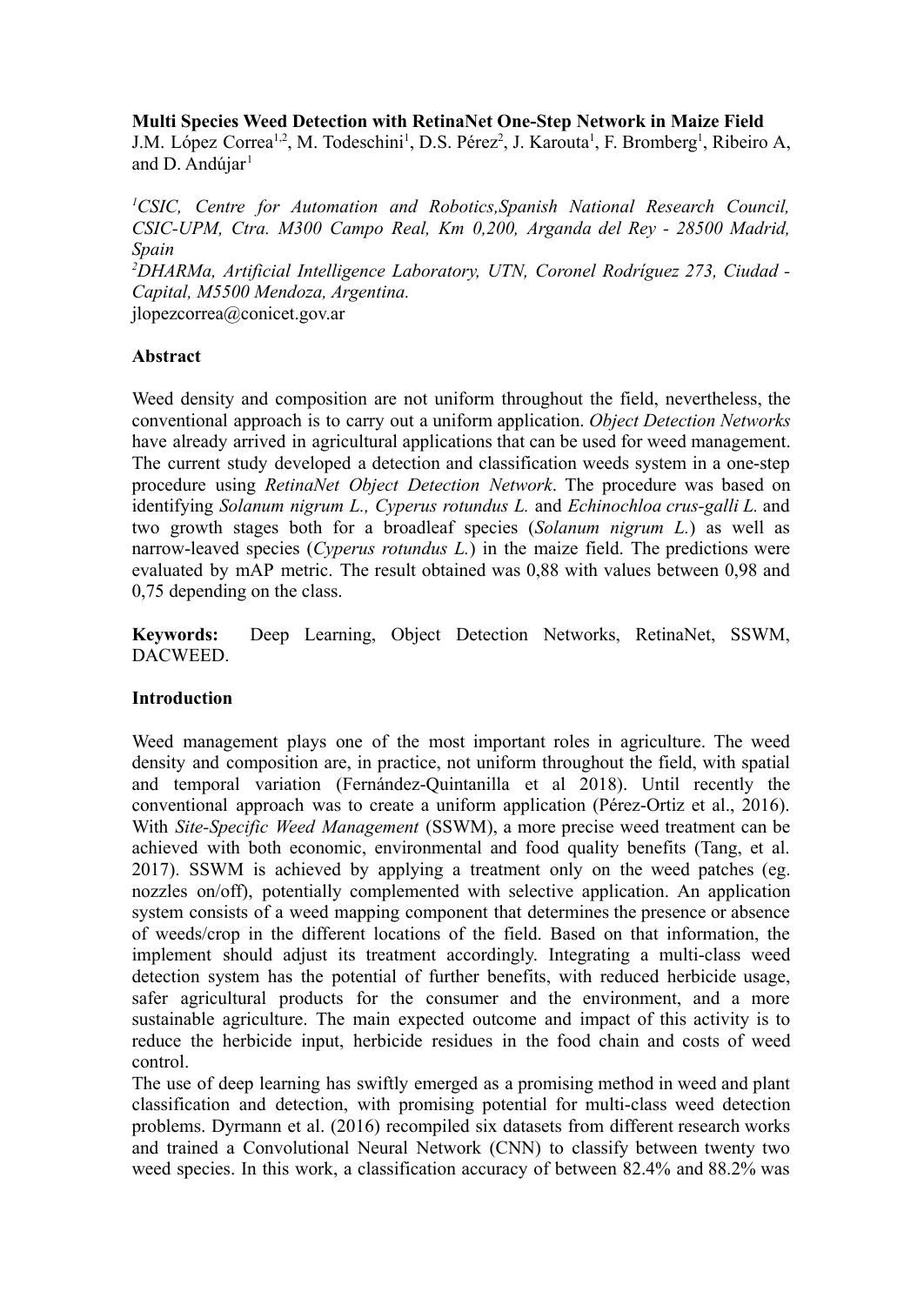achieved showing potential for CNN weed classification leaving aside the problem of the weed detection. Then, Dyrmann et al. (2017) worked on the detection and classification of seventeen weed species in the maize field. Segmentation techniques were used for detección the species plants with the intersection-over-union values of between 0.69 and 0.93 for weeds and maize plants. Following the detection of the weeds, a convolutional neural network was used, which classifies the weeds with an overall accuracy of 87%. However two different processes were needed to identify the weed species with classification accuracy similar to those reported in this paper for detection and classification in one-step.

Lin et al. (2017) developed a new *Object detection Network* called RetinaNet. This network is a one-stage object detector that can handle object location and classification at once, reducing the prediction time and increasing the detection accuracy. Agricultural applications of object detection are becoming more common. A real time vegetable detection system was developed using deep learning networks (Zheng et al., 2018). Multiple object detectors were selected in order to recognize tomato and cucumber at different stages. Among all advanced detectors selected, YOLOv2 (Redmon & Farhadi, 2017) had the highest performance to find all relevant objects. By optimizing YOLOv2, Koirala et al. (2019) developed a new algorithm which exhibited improved detection performance to detect mangos in images. Quan et al., (2019) trained a faster R-CNN network to detect maize seedling under different growth stages and complex field environments. Nevertheless, these methods have not been extensively tested in weed detection. With regards to RetinaNet there are only a few studies. Rançon et al., (2019) tested it in vineyards to detect Esca disease (*Phaeoacremonium aleophilum*) and obtained AP of 0,7. Wei et al., (2020) created a robot "ROS-Based Rapid Identification Robot" to detect weeds in the maize crop with 0,94 AP in weeds and 0,93 maize class. In all cases, the authors have demonstrated the potential use of object detection architectures in the agricultural discipline. Nevertheless, they could not detect and discriminate between several weed species in one-step, like as RetinaNet does. The use of these neural networks algorithms is very useful in today's agricultural conditions. The *Object Detection Networks* can be useful through apps for decision making. On the other hand, these networks can be integrated into real-time treatment systems capable of reducing the aggressiveness of treatments. Some commercial prototypes, such as the Blueriver case, combine real-time sensing systems with a commercial plant-by-plant applicator. All these systems are evolving rapidly and can be a response to the demand for reduced pesticide use and increased yields. The current study proposes a detection system of the weed species *Cyperus rotundus L., Echinochloa crus-galli L., Solanum nigrum L.* and two growth stages both for a broadleaf species (*Solanum nigrum L.)* as well as narrow-leaved species (*Cyperus rotundus L.*); combined with crop plants (*Zea Mays L.*) under real and commercial production fields. The detection and classification of weed species and growth stages were done through a one-step procedure using RetinaNet Object Detection Network.

### **Materials and methods**

### Image acquisition

The selected fields for the experiments were located in the province of Badajoz, Spain (39° 1' 14,42", -6° 3' 40,69"). All the images were collected on commercial fields under real uncontrolled illumination conditions. The images were captured in April of 2020 in maize crops (*Zea mays L.*). Two series with different sowing dates were selected such that the crops corresponded with V1 and V3 growth stages (Ritchie et al., 1993). No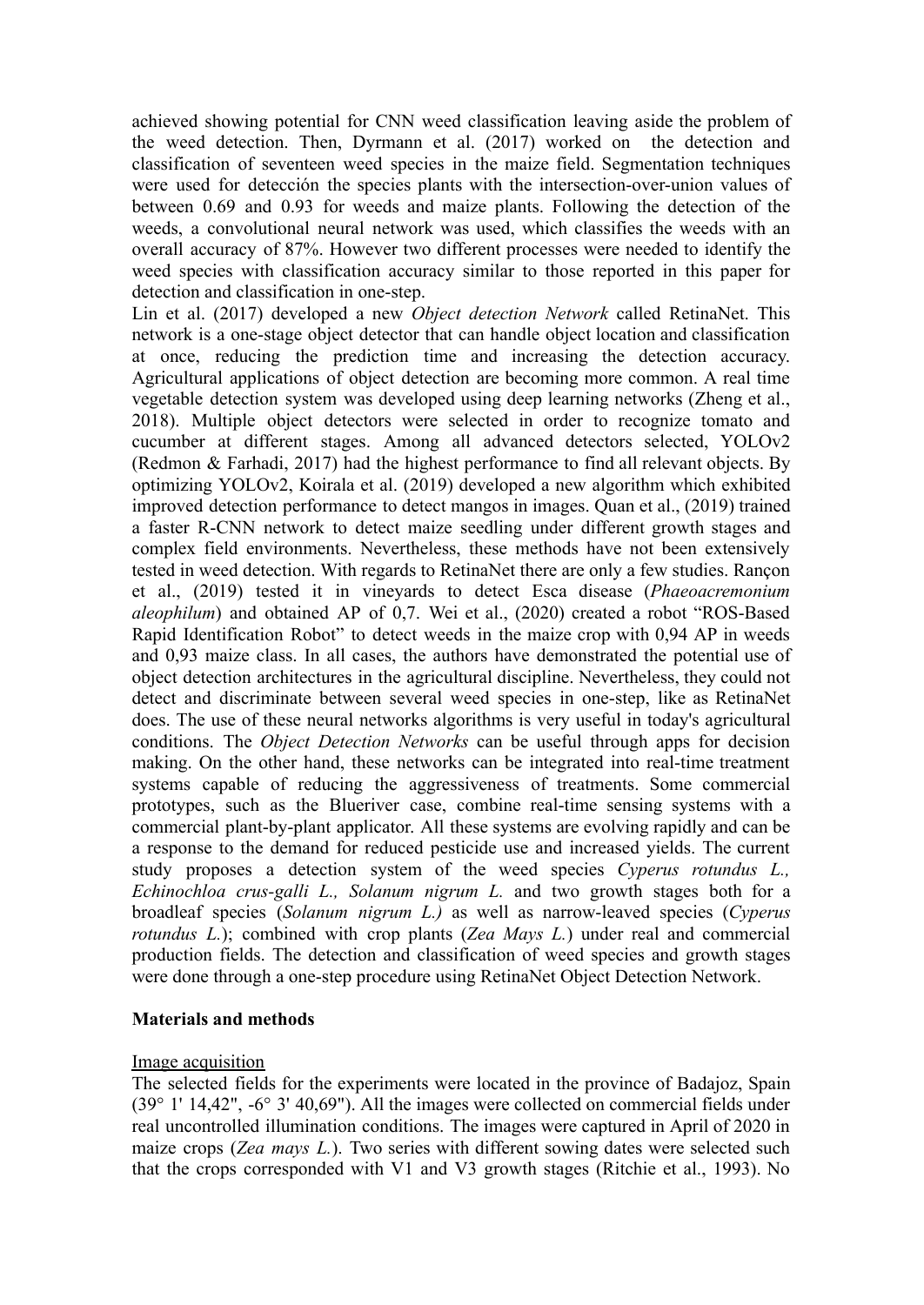weed treatment was carried out during the acquisition phase or 10 days before. Each lot was processed following an "M" trajectory, and every 2 m a zenithally image was taken from a height of 1.3 m. Three weed species (*Cyperus rotundus L., Echinochloa crus-galli L., and Solanum nigrum L*.) were found in low growth stages (Vc and or greater or equal to V1), combined with crop plants (*Zea Mays L*.). The images were captured using a Canon PowerShot SX540 HS camera using a resolution of 5184 px X 3886 px. A shutter speed of 1/1000 was used, while the ISO calibrated automatically to achieve a good image quality under the changing lighting conditions during the measurements. Crop and weed plants were in the scene of the image, as well also weeds were in the line and interline crops. Large proportion of weeds in the crop line overlapped with maize plants, especially maize plants in V3 growth stages. Some examples of the dataset are shown in Figure 1.



Figure 1: Part of a training image showing the plants classes throughout the bounding boxes and EPPO code.

### Image pre-processing

A total of 312 images were taken, in which the present plant species were identified and manually labelled. Besides the previously defined classes, an extra "Ve" class was introduced, containing all emerging plants that could not be identified due to their small size. Labeling the images was done using dedicated software called LabelImg (Tzutalin, 2015), which saves the labels using the PascalVOC format (Everingham et al., 2010). This format saves the co-ordinates of a bounding box surrounding the object that it represents. All bounding boxes defined for one image were saved in a single XML file, and for each object saved the co-ordinates of the upper-left and lower-right corner (xmin, ymin, xmax, ymax), as well as the class name of the labelled object. Four plant species were categorized with the help of experts and labelled using the EPPO code (EPPO code system,), extended using a suffix representing either the growth stage or another identifier as explained below: SOLNI\_Vc for plants identified as the species *Solanum nigrum L*, where suffix "Vc'' stands for the embryonic growth stage (cotyledon); SOLNI for plants identified as the species *Solanum nigrum L*. showing more leaves than only the embryonic ones; CYPRO\_min for plants identified as the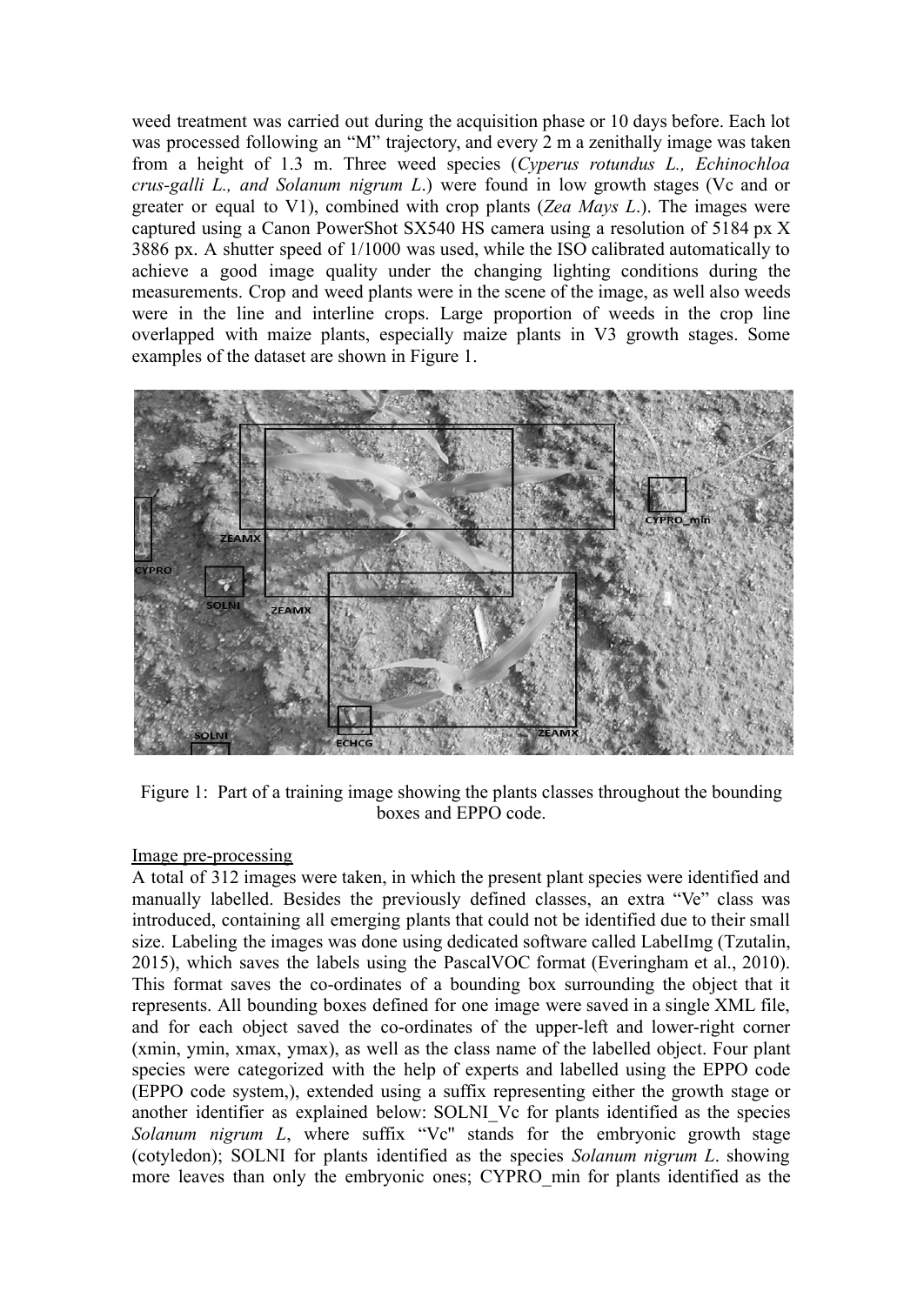species *Cyperus rotundus L.* showing more than one leaf, where suffix "min" means that for this class the bounding boxes were drawn encompassing only of the centre of the plant (see Figure 1); CYPRO for plants identified as the species *Cyperus rotundus L*. showing only one leaf (>V1); ECHCG for plants identified as the species *Echinochloa crus galli L*; and ZEAMX for plants identified as the species *Zea mays L*.

In order to evaluate the predictive potential of a model, it is necessary to perform these evaluations with data that have not been used for training, i.e., 'new data for the model'. The dataset was divided as follows: 70% of the images were randomly taken to form the *Training Set*, with the remaining 30% being the *Validation Set*. In addition, a random sample of 30% of the images was taken from the training set, conforming the *Test Set*. The last set was taken to evaluate the training progress. Both training and validation (including testing) was conducted using a GeForce GTX 1080 GPU. Captured image sizes could not be processed with the processing power of the GPU, requiring a reduction of their size. For that, a scan of the images was performed generating 74 smaller sub-images for each full-image. Three parameters had to be selected: image height, image width and overlap between one sub-mage and the next; choosing 3886 px for the width, 1926 px for the height, and an overlap of 1900 px. Each XML that defined the plant labels in the original images were corrected accordingly, resulting in a new XML file for each sub image. As a result of the scanning process, some bounding boxes that are in contact with edges of the sub-image might be cut, resulting in incomplete data. To avoid the use of this data for training, those boxes were eliminated. The large overlap chosen for scanning allows that if a plant is removed because it touches the edge it will appear in the next sub-image, thereby ensuring that all the plants in the original images have a label on the training set. After the processing of scanning each of the three image groups (training set, test set and validation set), 4368 training sub-images, 2181 validation sub-images and 1310 test sub-images were obtained. From these, any sub-images without bounding boxes were deleted. The labels were visually examined by experts who corrected labelling errors. The final data set consists of 7859 sub-images with 60436 bounding boxes.

| <b>Species</b>                 | Label        | <b>Training set</b> | <b>Test set</b> | <b>Validation set</b><br>t |
|--------------------------------|--------------|---------------------|-----------------|----------------------------|
| Solanum nigrum Vc              | SOLNI Vc     | 6836                | 2025            | 3469                       |
| Solanum nigrum $>$ Vc          | <b>SOLNI</b> | 2714                | 907             | 1275                       |
| Echinochloa crus galli         | <b>ECHCG</b> | 2463                | 851             | 1187                       |
| Cyperus rotundus               | <b>CYPRO</b> | 6292                | 1942            | 3304                       |
| Cyperus rotundus >V1 CYPRO min |              | 5000                | 1445            | 2501                       |
| Zea mays                       | ZEAMX        | 10193               | 3004            | 5028                       |

**Table 1**: Identified weed species in the study labelled with the EPPO code. Number of labels boxes in total for the *Training set, Test set* and *Validation set*.

#### RetinaNet object detection

Object detection is a powerful technique that can achieve successful plant and weed identification. RetinaNet is a single, unified network composed of a backbone network and two task-specific subnetworks. The backbone is responsible for computing a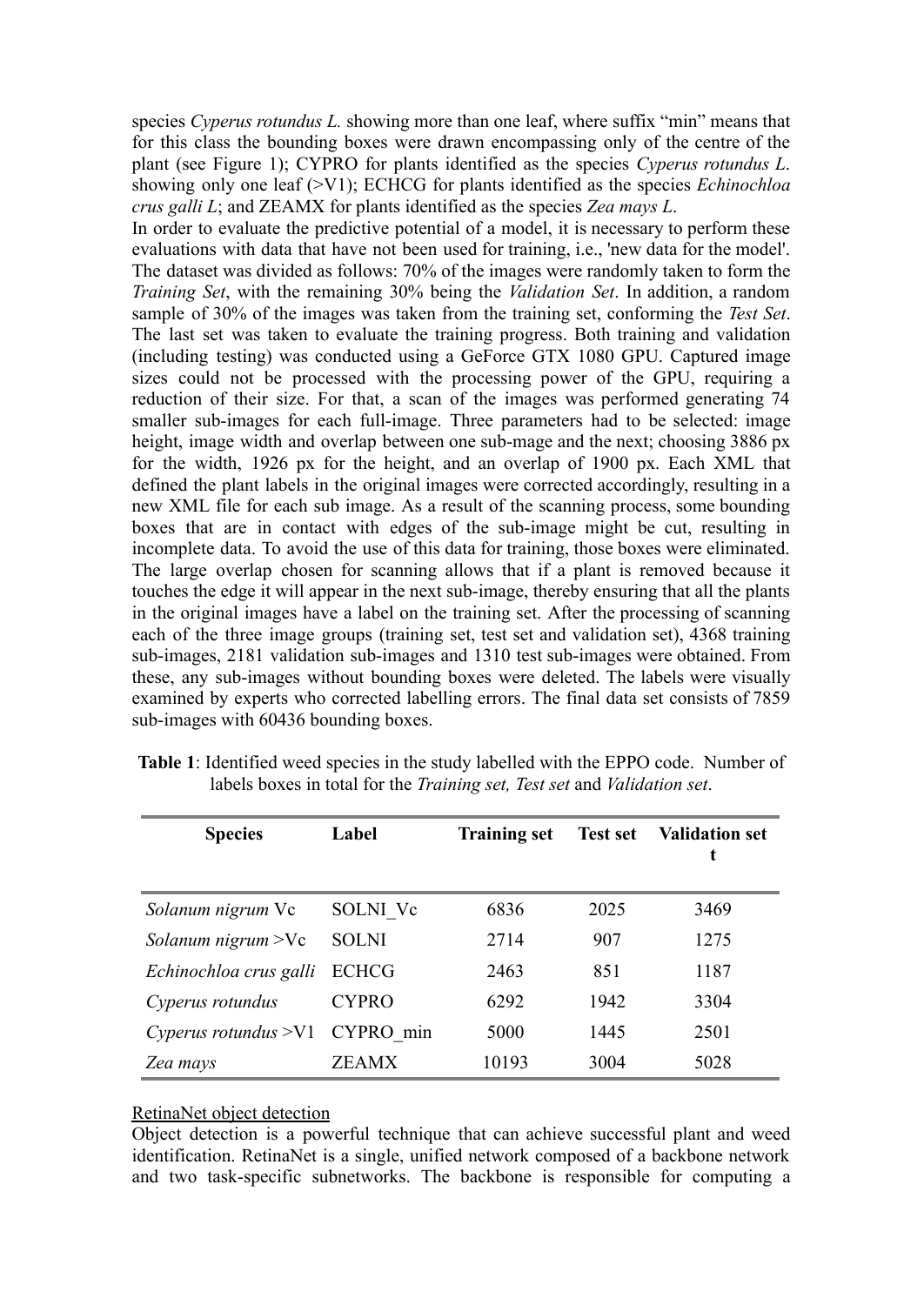convolutional feature map over an entire input image and is an off-the-self convolutional network. The first subnet performs convolutional object classification on the backbone's output; the second subnet performs convolutional bounding box regression (Lin et al., 2017). The two subnetworks feature a simple design for one-stage, dense detection. RetinaNet was selected among the object detection networks available in the literature as it has shown a good performance achieving accuracy similar to two-step networks but with the speed of single-step networks.

## Training

Wee and crop plants were classified in 6 different classes ( SOLNI Vc, SOLNI, CYPRO, CYPRO\_min, ECHCG, ZEAMX). Training was made using the implementation proposed by Gaiser et. al., (2019). The deep learning model used in this study is implemented using Keras 2.4.3 in python 3.6.8 with the TensorFlow (2.3.0) backend.

In most deep learning applications, it is common to utilize a pre-developed computer vision model trained on a relevant dataset (so-called transfer learning). Collecting a large enough dataset for developing a custom deep learning method would be difficult, time-consuming, and nearly impossible for most users focused on application. Using transfer learning (Pan & Yang., 2010), existing feature extraction methods, such as those mentioned previously, can be leveraged from models trained on standard datasets and object detection is fine-tuned to the desired target (Kamilaris & Prenafeta-Boldú, 2018). The Resnet50 (He et al., 2016) model was used as the back-bone network, pre-trained using the COCO dataset (Lin et al., 2014), and an initial learning rate of 1e-5 was used in training. For the training and validation subsets, data augmentation (Shorten et al., 2019) was also undertaken to avoid overfitting and overcome the highly variable nature of the target classification. The Keras library (Keras, 2015) was used to perfom the data augmentation parameter like rotation, scale, illumination, perspective and colour. Specifically, rotation of up to  $10^{\circ}$ , a brightness shift of  $\pm 20^{\circ}$ , a channel shift of  $\pm 30$  %, a zoom of  $\pm 20$  % were randomly undertaken, along with possible horizontal and vertical flips. RetinaNet was trained until the mAP of the training set of every class did not improve for 16 consecutive epochs. The parameters used for the implementation of RetinaNet (Gaiser et al., 2019) were the following: *1e-5* for the learning rate; the COCO dataset as pre-trained model, the backbone model used was ResNet-50 (He et al., 2016)), the number of epochs to train was 100 and the number of steps per epoch was 600, the backbone layers were frozen during training, the images were not resized, option image augmentation carried out as stated above, and the batch size was 8. The rest of parameters available in the implementation were left by default.

### Fitness Evaluation

A trained model was saved at the end of each epoch. The number of generated models is therefore equal to the number of epochs during the training process in which each trained model may produce a different degree of detection accuracy. In this study, 100 models were generated after the training. Each model was analysed to determine which provides the best result. A validation set with a total of 2181 sub-images with 16764 labelled plants (see Table 1) not used in training were used in validation to select the best performing network model developed in this study.

### **Results**

This study considered five different classes to identify: 3 weed species (*Cyperus rotundus L., Echinochloa crus-galli L., Solanum nigrum L.,*) with two classes for two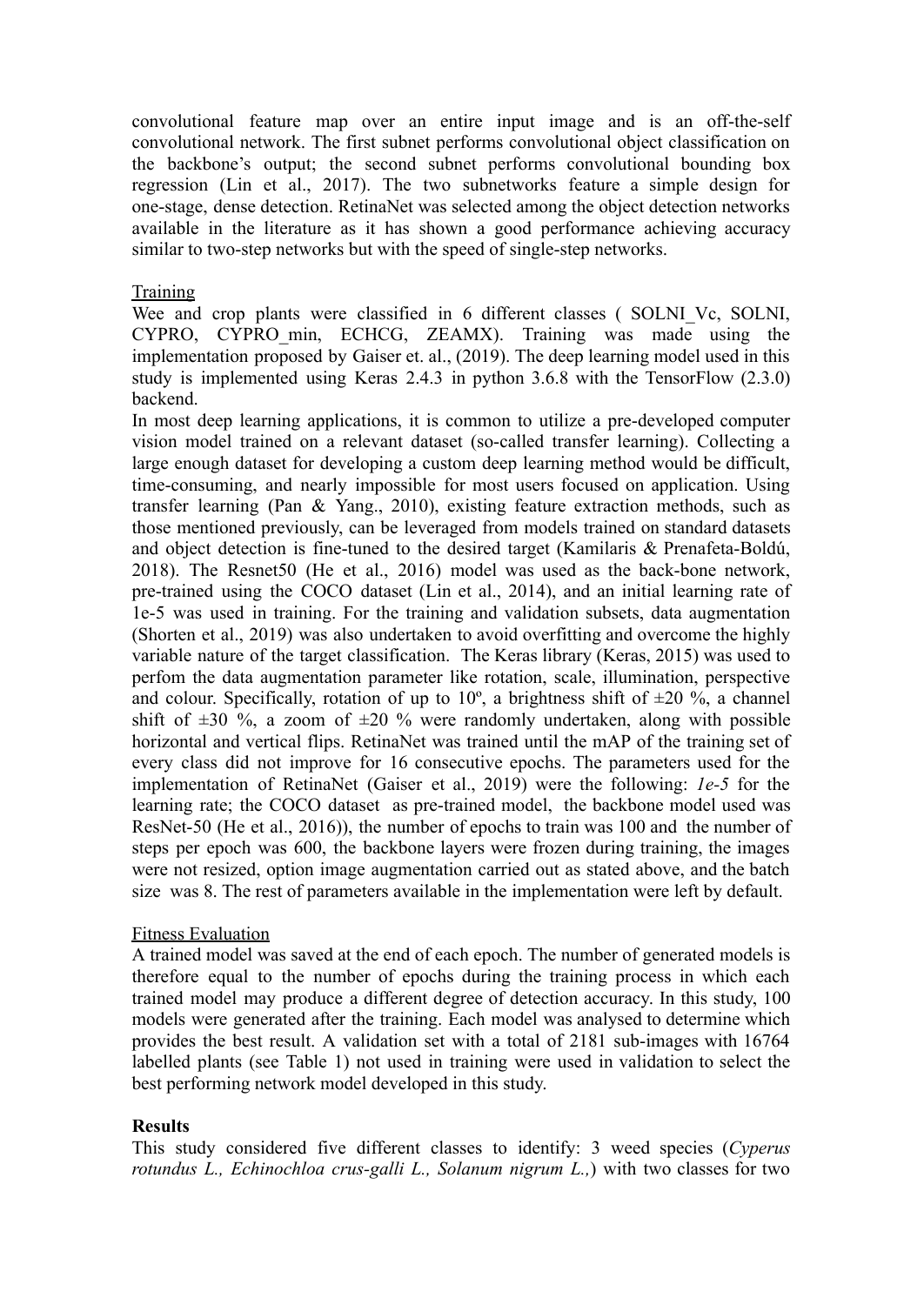growth stages of the species *Solanum Nigrum L*., plus one crop class (*Zea Mays L*.) . The performance of the RetinaNet modeSl was evaluated with the mean average precision (mAP), computed as the average precision (**AP**) over each class (Padilla et al., 2020).

The curves learning rates, and the mAP values for each epoch are shown in Figure 1 for the test set (sign squares) and validation set (sign rhombuses). In epoch 84, the trained model converges and obtains its maximum prediction value (maP: 0,8768) over the *validation set*, see Figure 2. The AP values per class are shown in Table 2, where the lowest value AP occurs for the CYPRO\_min class (AP: 0,7492) and the highest for the ZEAMX class (AP: 0,9744). In addition, the prediction time of the 2181 validation images (3886 px width and 1926 height) was 0,2354 second per image.



**Figure 2**: Testing and validation values mAP per epoch and the maximum prediction value for the validation set is shown by the grey line in the 84 epoch.

**Table 2**: AP per class values and mAP values to validation images with model obtained in 84 epoch.

| <b>Class</b>                  | Label        | <b>AP</b> |
|-------------------------------|--------------|-----------|
| Solanum nigrum L. Vc          | SOLNI Vc     | 0,8161    |
| Solanum nigrum $L$ . >Vc      | <b>SOLNI</b> | 0,9112    |
| Echinochloa crus galli L.     | <b>ECHCG</b> | 0,9254    |
| Cyperus rotundus $L > 1$ leaf | <b>CYPRO</b> | 0,8844    |
| Cyperus rotundus $L = 1$ leaf | CYPRO min    | 0,7492    |
| Zea mays                      | <b>ZEAMX</b> | 0,9744    |
| mAP                           |              | 0,8764    |

#### **Discussion**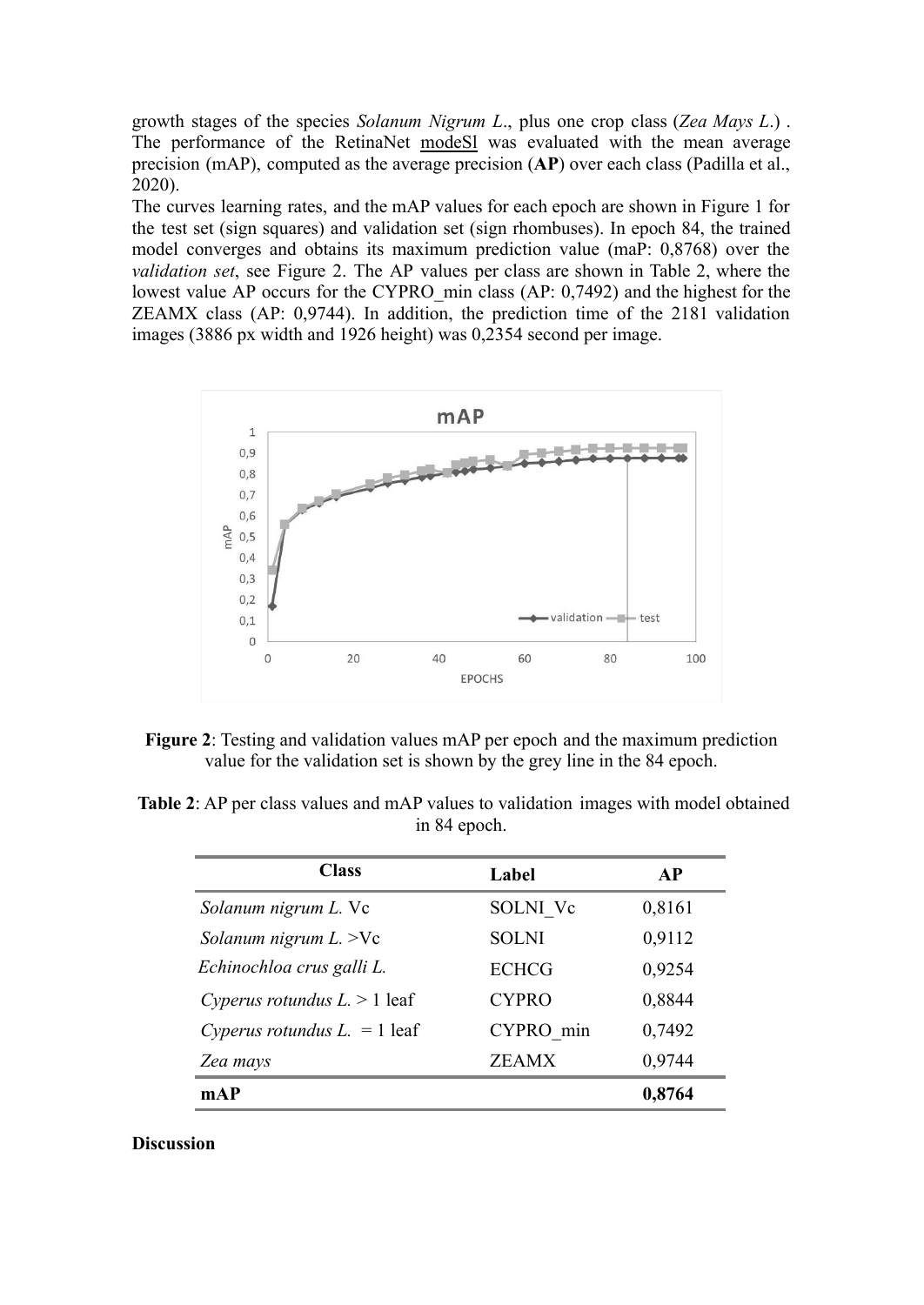The number of species and growth stages of the weeds are low. However the two important groups of weeds were represented, the broadleaf weeds by *Solanum nigrum L.* and narrow-leaved weeds by *Cyperus rotundus L.* and *Echinochloa crus-galli L.* Classification between these groups is important to select the herbicide type because many of these are formulated to control the group of broadleaf weeds, "*broadleaf weeds herbicides*", and others to control the narrow-leaved weeds "*graminicide herbicides*". In addition, the dataset contains an example species for each group (*Solanum nigrum L.* and *Cyperus rotundus L.*) with different growth states. Being able to detect small weeds and low stages of development such as CYPRO\_V1 and SOLINI\_Vc classes allows early weed control. Therefore, lower dose of herbicide in chemical control or less soil removal in mechanical control. Also, two species (*Echinochloa crus-galli L. Cyperus rotundus L*) of the same botanical family (*Poaceae*) represent morphological similarities for the classification algorithms. Discriminating between these two species is relevant since genetic resistance cases of the chemical family's herbicides have been reported for biotypes of *Echinochloa crus-galli L.* (Gavilan A., 2011). On the other hand, the new self-labeling algorithms are being developed for the research team to increase the number of images. This work includes more weed species and growth stages as well as increasing the amount of data per class. Also, this data repository is being prepared with labeled image and python scripts to leave as open source in the GitHub website. Regarding network configuration, analysis of both performance and inference rate of other Object Detection networks is also planned. Furthermore, cross validation is needed on the parameters of the RetinaNet implementation used to find the best combination.

# **Conclusions**

The current paper demonstrates detecting and classifying in one-step two important groups of weeds, such as broadleaf weeds (*Solanum nigrum L.*) and narrow-leaved weeds (*Cyperus rotundus L., Echinochloa crus-galli L.*) in the maize (*Zea mays L*.) field. In addition, these last two species of the same botanical family (Poaceae) were well classified. Besides that, The *RetinaNet* archives discriminate between two growth stages both for a broadleaf species (*Solanum nigrum L.*) as well as narrow-leaved species (*Cyperus rotundus L.*). This *Object Detection* method demonstrates promising results for porting this knowledge to SSWM not only at the level of weed species but also at their growth state.

# **Acknowledgements**

This research was developed in the "Center for Automation and Robotics of the Universidad Politecnica de Madrid and the Higher Council for Scientific Research'' in Spain within the DACWEED project. On the whole with the "Artificial Intelligence Laboratory DHARMa'', financed by three CONICET salaries as well as two grants from the Universidad Tecnológica Nacional, and one from the ANPCyT of Argentina.

# **References**

- Dyrmann, M., Karstoft, H., & Midtiby, H. S. (2016). Plant species classification using deep convolutional neural networks. Biosystems Engineering, 151, 72-80.
- Dyrmann, M. (2017). Automatic detection and classification of weed seedlings under natural light conditions (Doctoral dissertation, University of Southern Denmark).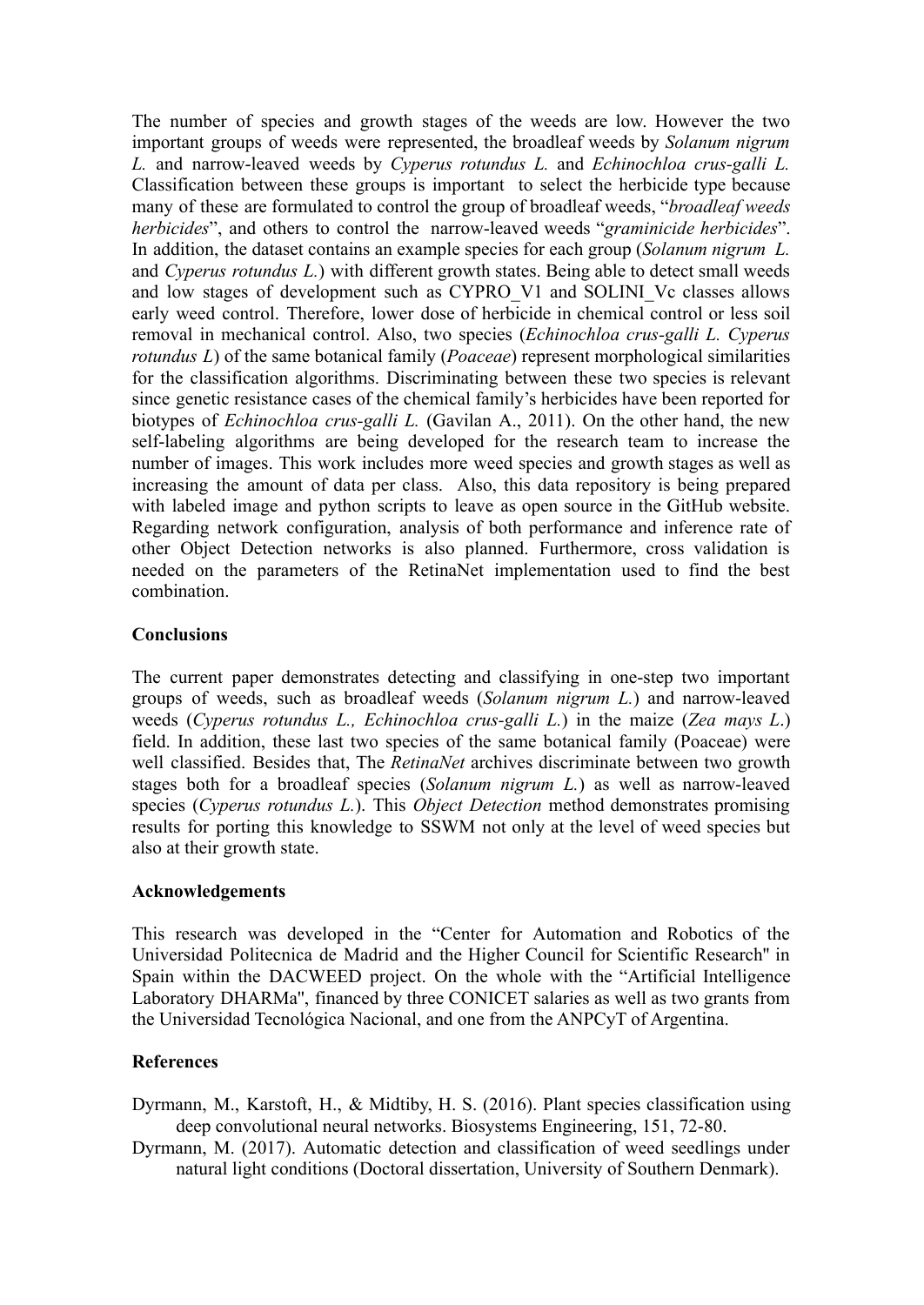- EPPO code system, http://eppt.eppo.org/, last accessed 1 December 2020; EPPO Plant Protection Thesaurus.
- Everingham, M., Van Gool, L., Williams, C. K., Winn, J., & Zisserman, A. 2010. The pascal visual object classes (voc) challenge. International Journal of Computer Vision, 88(2), 303-338.
- Fernández-Quintanilla, C.; Peña, J.M.; Andújar, D.; Dorado, J.; Ribeiro, A.; López-Granados, F. 2018. Is the current state of the art of weed monitoring suitable for site-specific weed management in arable crops?, Weed Research, 58, 259–272.
- Gaiser, H., de Vries, M., Lacatusu, V., & Williamson, A. 2019. fizyr/keras-retinanet 0.5. 1. Zenodo.
- He, K., Zhang, X., Ren, S., & Sun, J. 2016. Deep residual learning for image recognition. In Proceedings of the IEEE Conference on Computer Vision and pattern recognition (pp. 770-778).
- Kamilaris, A.; Prenafeta-Boldú, F.X. 2018. Deep learning in agriculture: A survey. Computers and Electronics in Agriculture, 147, 70–90. Keras https://keras.io/. 2015.
- Koirala, A., Walsh, K. B., Wang, Z., & McCarthy, C. 2019. Deep learning for real-time fruit detection and orchard fruit load estimation: Benchmarking 'MangoYOLO'. Precision Agriculture, 20(6), 1107-1135.
- Lin, T. Y., Maire, M., Belongie, S., Hays, J., Perona, P., Ramanan, D. et., 2014. Microsoft coco: Common objects in context. In European conference on computer vision (pp. 740-755). Springer, Cham.
- Lin, T. Y., Goyal, P., Girshick, R., He, K., & Dollár, P. 2017. Focal loss for dense object detection. In Proceedings of the IEEE international conference on computer vision (pp. 2980-2988).
- Padilla, R., Netto, S. L., & da Silva, E. A. 2020. A survey on performance metrics for object-detection algorithms. In 2020 International Conference on Systems, Signals and Image Processing (IWSSIP) (pp. 237-242). IEEE.
- Pan, S.J.; Yang, Q. A Survey on Transfer Learning. IEEE Transactions on Knowledge and Data Engineering. 2010. 22, 1345–1359. doi:10.1109/tkde.2009.191.
- Pérez-Ortiz, M.; Peña, J.M.; Gutiérrez, P.A.; Torres-Sánchez, J.; Hervás-Martínez, C.; López-Granados, F. 2016. Selecting patterns and features for between- and withincrop-row weed mapping using UAV-imagery. Expert Systems with Applications, 47, 85–94.
- Quan, L., Feng, H., Lv, Y., Wang, Q., Zhang, C., Liu, J., & Yuan, Z. 2019. Maize seedling detection under different growth stages and complex field environments based on an improved Faster R–CNN. Biosystems Engineering, 184, 1-23.
- Rançon, F., Bombrun, L., Keresztes, B., & Germain, C. 2019. Comparison of sift encoded and deep learning features for the classification and detection of Esca disease in bordeaux vineyards. Remote Sensing, 11(1), 1.
- Redmon, J., & Farhadi, A. 2017. YOLO9000: better, faster, stronger. In Proceedings of the IEEE conference on computer vision and pattern recognition (pp. 7263-7271).
- Ritchie, S. W., Hanway, J. J., & Benson, G. O. 1993. How a corn plant develops. Iowa State Univ. Coop. Ext. Serv. Spec. Rep, 48, 21.
- Shorten, C., & Khoshgoftaar, T. M. 2019. A survey on image data augmentation for deep learning. Journal of Big Data, 6(1), 60.
- Tang, J. L., Chen, X. Q., Miao, R. H., & Wang, D. 2016. Weed detection using image processing under different illumination for site-specific areas spraying. Computers and Electronics in Agriculture, 122, 103-111.